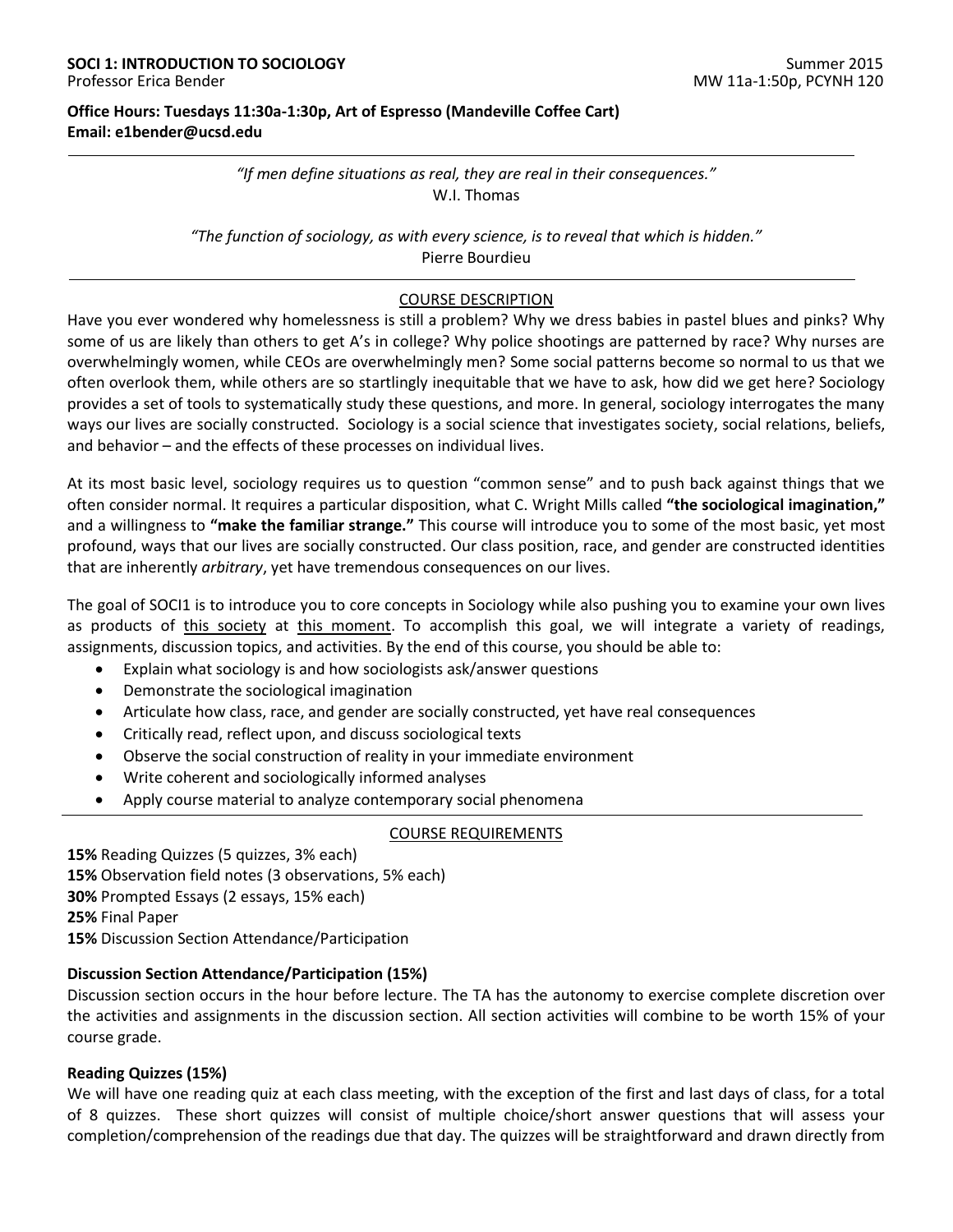the reading. I will use the quizzes to take attendance in lecture, so you must be present in class to take the quiz. Your 3 lowest scoring quizzes will be dropped; only the 5 highest scoring quizzes will count toward your grade.

## **Observation Field Notes (15%)**

One of the learning objectives for this class is to get you to see the world through a sociological lens. As such, we will practice observing our immediate social environment (the UCSD campus) and taking field notes on our observations, a common qualitative research method in sociology. We will take 1 hour out of class time each week to observe various facets of the UCSD campus, after which you will need to write and submit observation field notes and complete a survey about the experience. Observation field notes will be due in Weeks 2, 3, and 4. These field notes will be graded on a pass/no pass basis. More detailed instructions to follow.

### **Prompted Essays (30%)**

You will be expected to write two short essays (2-3 pages), each responding to a specific essay prompt. More detailed instructions to follow. The essay prompts will be posted on TED and the papers will be due via upload to Turnitin on the following dates:

Prompted Essay #1 (15%)

Prompt posted on TED: Monday, July 6 Paper due via Turnitin: Friday, July 10 at 5pm Prompted Essay #2 (15%) Prompt posted on TED: Monday, July 20 Paper due via Turnitin: Friday, July 24 at 5pm

### **Final Paper (25%)**

Your final exam in this class will be a take-home paper (4-5 pages) that explores the many ways that your particular identities are socially constructed. There will be a specific prompt for you to answer, however the general theme will be to fit the concepts of the course into your life. The paper is cumulative insofar as you will be expected to synthesize many different facets of the course to make a clear argument. The paper will be due via upload to Turnitin during the scheduled final exam period (Friday, July 31, 11:30am-2:30pm). More detailed instructions to follow. ֦

## COURSE POLICIES

#### **Lecture Attendance**

Attendance in lecture is mandatory. This course incorporates a range of activities that are meant to turn the classroom into an "active learning" environment, as such your attendance and participation are *crucial* for the class to function. In addition, lecture will supplement (not review) the course readings, thus lecture attendance is crucial to your success in this class. You are allowed one absence without any penalty to your grade (please note you will miss the quiz that day). After the first absence, your course grade will be reduced by 3 points for each additional absence.

#### **Classroom Demeanor**

As members of the UCSD Community, I expect each of us to respect each other and create a class environment that is conducive to civil engagement and discourse. This includes being attentive during lecture, not engaging in side conversations (especially when your fellow students are trying to participate), demonstrating a commitment to hearing alternative viewpoints and experiences, and discussing topics in a courteous manner.

#### **Email Policies**

Your UCSD email will be the primary way that I contact you. I will try to respond to your emails within 24 hours (Monday-Friday). In addition, I much prefer answering questions verbally, where we can discuss precisely what is confusing you and resolve the confusion together. Thus, if you email me with a question that will take more than a few sentences to answer, I will ask that you speak with me in office hours or make an appointment.

#### **Accessibility**

I want the course to be as accessible to as many different people as possible. If you have an OSD accommodation, please consult with me any time after class or contact me via email. I am happy to work with you. In addition, if you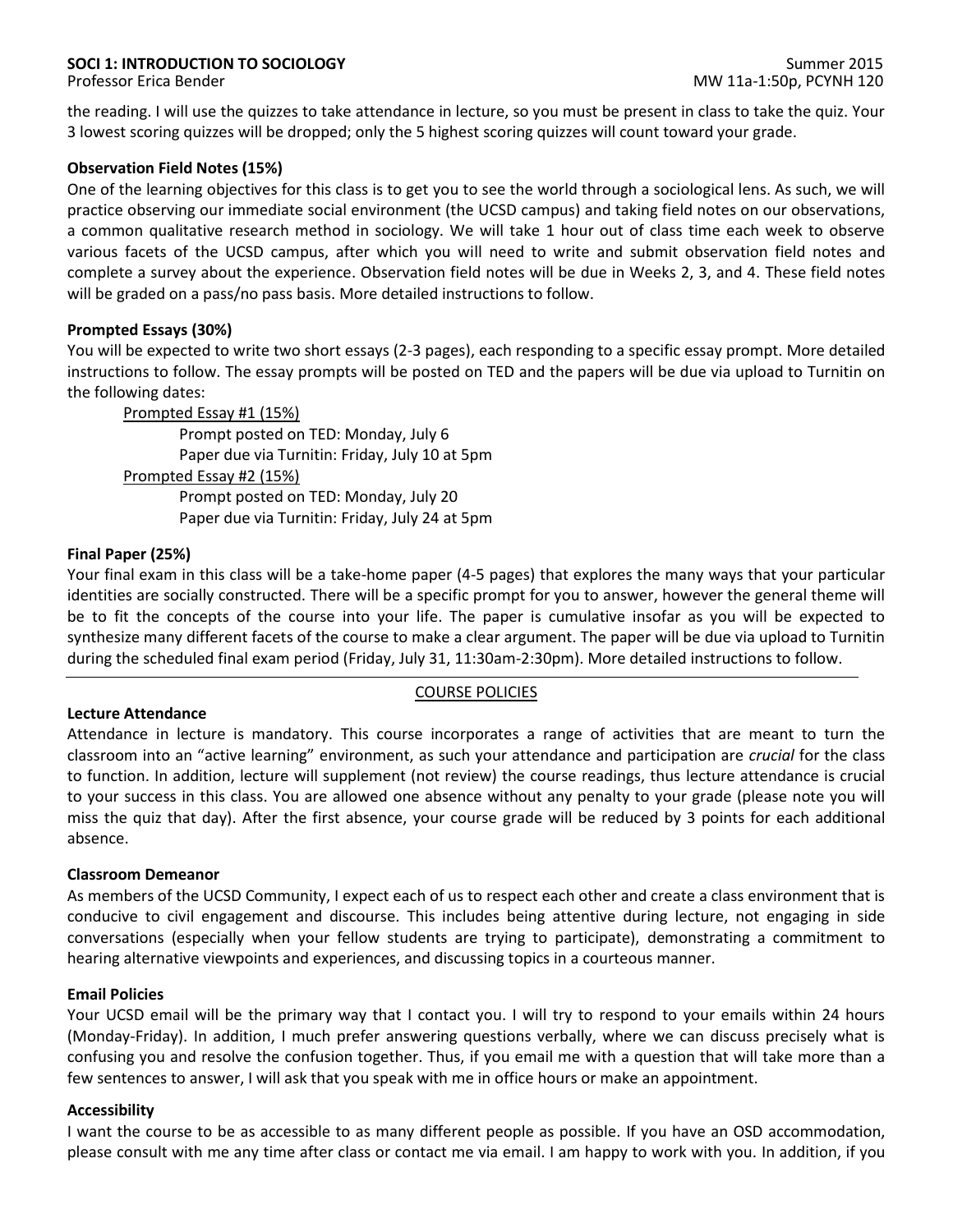have had trouble with the standard approach to college courses, please come talk to me about it or send me an email. The earlier you come to see me, the more I can do to try to work with you to help alleviate any unique disadvantages.

## **Campus Resources for Students**

Beverly Bernhardt (Sociology Department Student Affairs Officer): (858) 534-4627 Shannon Goodison (Sociology Department Undergraduate Advisor): (858) 534-4628 The Writing Center (for help with all kinds of writing): (858) 534-4911 CAPS (Counseling and Psychological Services): (858) 534-3755 OASIS (tutoring and study skills): (858) 534-3760

## **Academic Integrity and Plagiarism**

I expect you to uphold UCSD's standards when it comes to academic integrity. I understand that sometimes it is hard to know what academic integrity means. As such, I have put a "Plagiarism Primer" and other resources on Academic Integrity on TED. You are expected to familiarize yourselves with these policies if you are otherwise unfamiliar. Any violations of academic integrity will be reported to the Academic Integrity Review Board.

### COURSE SCHEDULE

# *(All required readings are posted on TED in PDF format)*

# *Week 1: Sociology and the Social Construction of Reality*

**Monday, June 29:** Course Introduction, Sociology and the Sociological Imagination **Required Reading:** Watts, Duncan. "Preface: A Sociologists Apology." *Everything is Obvious, Until You Know the Answer*, p ix-xvi Mills, C. Wright. "The Sociological Imagination" (in Massey 13-18) Berger, Peter L. "Sociology as an Individual Pastime." (in Massey 3-12) **Wednesday, July 1:** The social construction of reality, society, and ourselves Field Demonstration: Social construction on a university campus

## **Required Reading:**

Berger, Peter L. and Thomas Luckman. "Society as a Human Product" (in Lemert 384-388) Goffman, Erving. "On Face-Work." (in Lemert 332-337) Watts, Duncan. Excerpts of "The Myth of Common Sense" (3-15) &"The Wisdom (and Madness) of Crowds" (54-67) 

*Week 2: Class, Social Stratification, and the Construction of Life Chances* **Monday, July 6:** Class Inequality in America: The new elite, cultural capital, and meritocracy **Required Reading:**

Johnson, Heather Beth. "American Dream of Meritocracy." (in Blair-Loy 73-85) Brooks, David. "Bobos in Paradise." (in Grusky 304-310) Lareau, Annette. "Concerted Cultivation and the Accomplishment of Natural Growth." (in Massey 278-287)

**Wednesday, July 8:** Class Inequality in America: Life chances and social mobility Field Observations: Class on a university campus *(Field notes due by 11:59pm)* **Required Reading:**  Ehrenreich, Barbara. "Nickeled and Dimed: On (not) Getting by in America" (in Massey 229-248) Paules, Greta Foff. "Getting and Making a Tip" (in Massey 269-277) Gans, Herbert. "Uses of the Underclass in America." (in Massey 332-344)

*\*\*First Prompted Writing Assignment due by Friday, July 10, toTurnitin.com.\*\**

*Week 3: Race, Racism, and the Construction of Life Chances* **Monday: July 13:** Race as a social construction, race privilege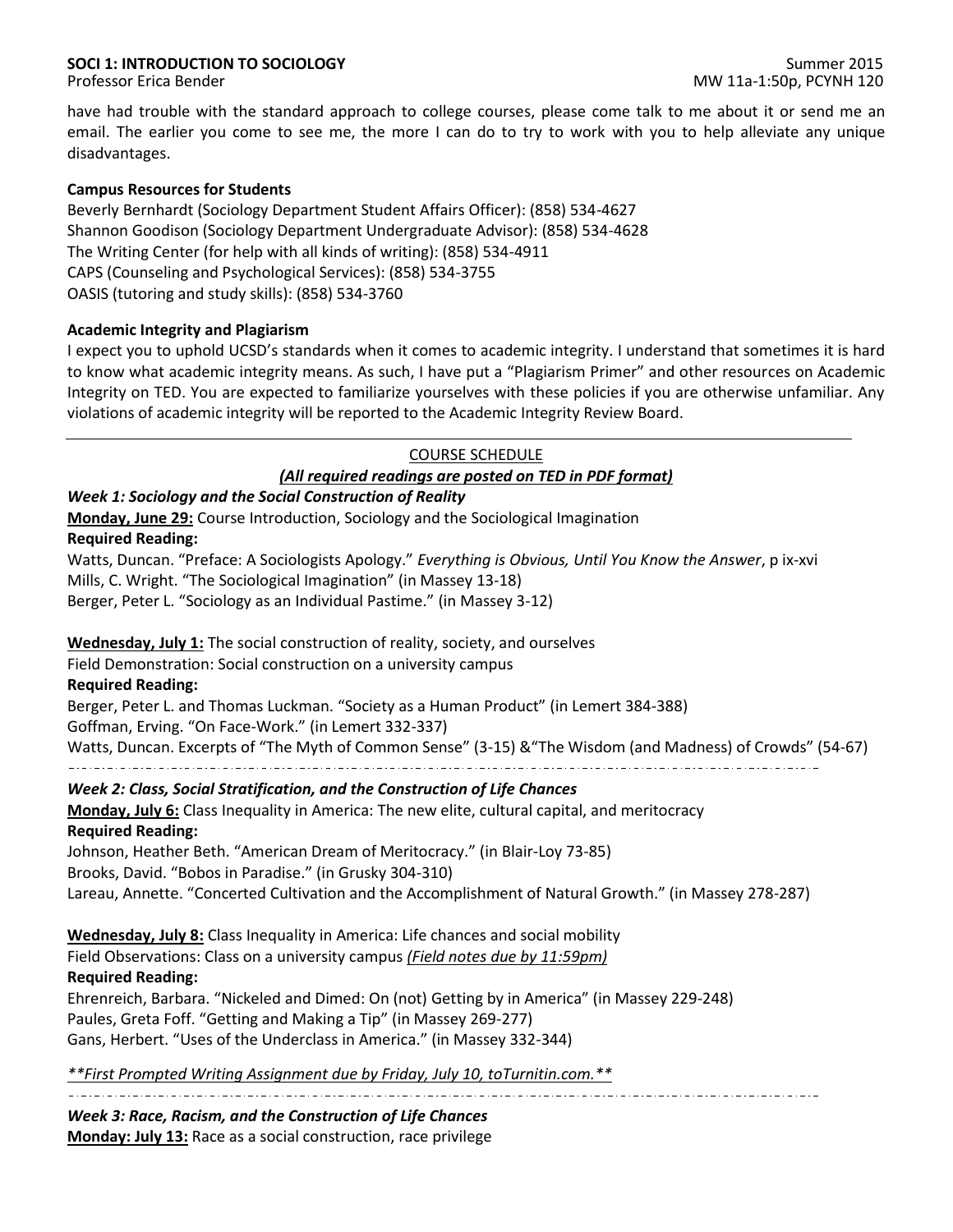# **Required Reading:**

Conley, Dalton. Excerpt from "Chapter 13: Race." *You May Ask Yourself,* p491-507. Waters, Mary C. "Optional Ethnicities: For Whites Only?" (in Massey 217-226) Bonilla-Silva, Eduardo. "Racism Without Racists." (in Anderson and Hill Collins 91-97)

# **Wednesday, July 15:** Racial Inequality

Field Observations: Race on a university campus *(Field notes due by 11:59pm)*

# **Required Reading:**

Oliver, Melvin L. and Thomas M. Shapiro. "Black Wealth/White Wealth: A New Perspective on Racial Inequality." (in Grusky 673-677)

Bertrand, Marianne and Sendhil Mullainathan. "Are Emily and Greg More Employable than Lakisha and Jamal? A Field Experiment on Labor Market Discrimination." (in Grusky 673-677)

Bonilla-Silva, Eduardo. "We are all Americans! The Latin Americanization of Racial Stratification in the USA." *Race & Society* 5: 3-16.

# *Week 4: Gender, Gender Inequality, and the Construction of Life Chances*

**Monday: July 20:** The social construction of gender difference, masculinity, and femininity **Required Reading:**

Kimmel, Michael. "Human Beings: An Engendered Species." *The Gendered Society,* p1-17. Messner, Michael. "Barbie Girls versus Sea Monsters." *Gender & Society* 14(6): 765-784.

# **Wednesday, July 22:** Contemporary gender inequality and gender relations

Field Observations: Gender on a university campus *(Field notes due by 11:59pm)* **Required Reading:**

Johnson, Allan G. "Patriarchy, The System." *The Gender Knot*, p75-98. Kimmel, Michael. "Masculinity as Homophobia." *Theorizing Masculinities* edited by Brod and Kaufman, p119-139

*\*\*Second Prompted Writing Assignment due by Friday, July 24, toTurnitin.com.\*\**

# *Week 5: Identities, Intersectionality, Looking Forward*

**Monday: July 27:** Intersectional identities

# **Required Reading:**

Frye, Marilyn. "Oppression" (in Anderson and Hill Collins 29-32) Amott, Teresa and Julie Matthaei. "Race, Class, Gender, And Women's Works."(Anderson and Hill Collins 283-292) Bettie, Julie. "Women Without Class." (in Massey 184-197) Barber, Kristen. "The Well-Coiffed Man." (in Blair-Loy 451-459)

**Wednesday, July 29:** Sociology and social change

# **Required Reading:**

Burawoy, Michael. "Public Sociologies." (in Massey 27-33) Jamila, Shani. "Can I Get a Witness? Testimony from a Hip Hop Feminist." (in Anderson and Hill Collins 557-564)

*\*\*Final Paper due by 2:30pm on Friday, July 31, toTurnitin.com.\*\**

#### . . . . . . . . . . . . . .

## **Anthology References**

Anderson, Margaret L. and Patricia Hill Collins (Editors). 2007. *Race, Class, & Gender*, 6<sup>th</sup> Edition. Belmont, CA: Wadsworth. Blair-Loy, Mary (Editor). 2013. *Introduction to Sociology*, 2<sup>nd</sup> Edition. San Diego, CA: Cognella. Grusky, David B. (Editor). 2008. *Social Stratification*, 3rd Edition. Boulder, CO: Westview. Lemert, Charles (Editor). 2004. *Social Theory*, 3<sup>rd</sup> Edition. Boulder, CO: Westview.